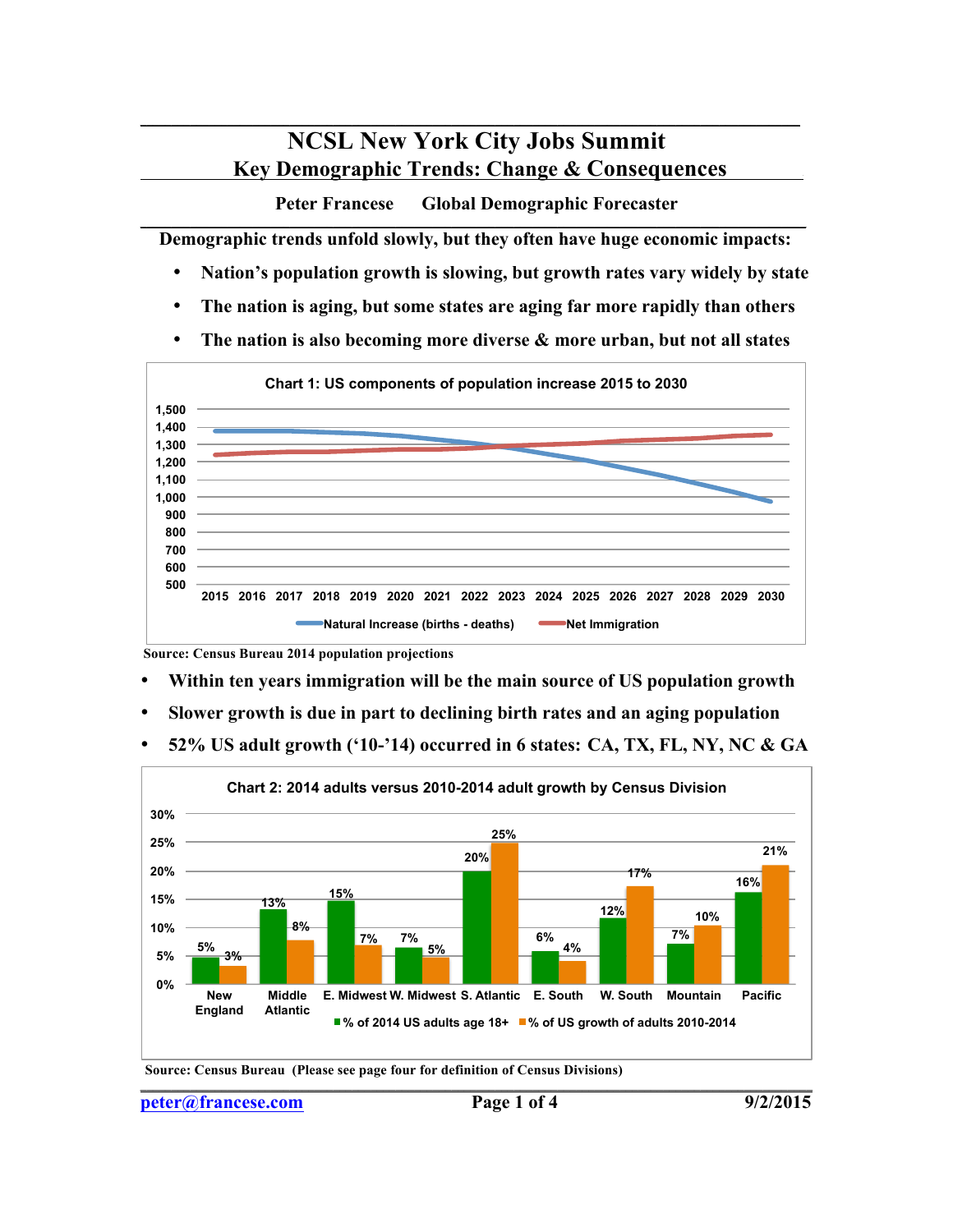- **An aging society: 70% of all US growth over next ten years will be in ages 65+**
- **Only 25% of next ten year's growth will occur among workforce ages 18-64**
- **States that grow more slowly age more rapidly and have more fiscal problems**



**Source: Census Bureau projections**

- **A rapidly aging population has economic consequences that are seldom foreseen**
- **One effect of aging is receding residential mobility rates, now near historic lows**
- **States with fewer children will face rising pressure to cut K-12 school spending**



**Source: US Census Bureau**

**Rising diversity: In addition to slower growth and an aging population, the US and nearly all states are becoming more diverse. 100% of workforce growth in ages 18 to**  64 over the next decade is projected to be Hispanic, Black or Asian or Multi-racial.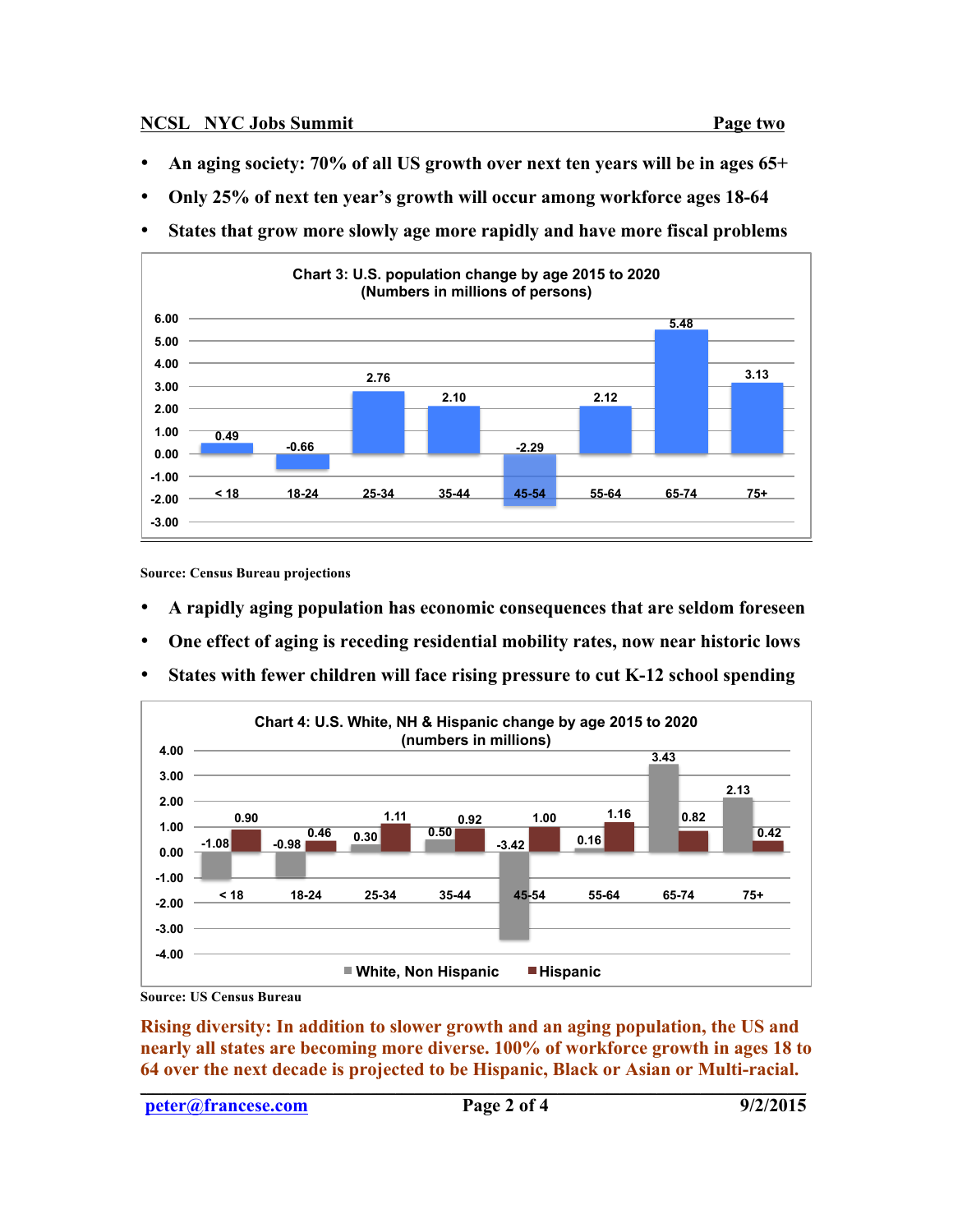

**Source: US Census Bureau**

- **Diversity varies greatly from state to state and from urban to suburban to rural**
- **Interstate migration is down, but 1.6m people moved out of NE & MW ('10-'14)**
- **FL now has more residents than NY, & has been attracting more young families**
- **74% of US Hispanics live in just eight states: CA, TX, FL, NY, IL, AZ, NJ & CO**



**Source: US Census Bureau**

*Demography is destiny. It's present shape and future prospects must be considered by all public and large private organizations when making decisions that have any long term components. Ignoring demographic certainties assures negative outcomes.*

**Bottom line: Actions of state legislators often have big demographic consequences:**

- **Housing policy: when it favors age restricted housing it hastens population aging**
- **Education: less college funding increases student debt & delays family formation**
- **Tax policy: misguided property & other tax policy fosters youth out-migration \_\_\_\_\_\_\_\_\_\_\_\_\_\_\_\_\_\_\_\_\_\_\_\_\_\_\_\_\_\_\_\_\_\_\_\_\_\_\_\_\_\_\_\_\_\_\_\_\_\_\_\_\_\_\_\_\_\_\_\_\_\_\_\_\_\_\_\_\_\_\_\_\_\_\_\_\_\_\_\_\_\_\_\_\_\_\_\_\_\_\_\_\_\_\_\_\_\_\_\_\_\_\_\_\_\_\_**